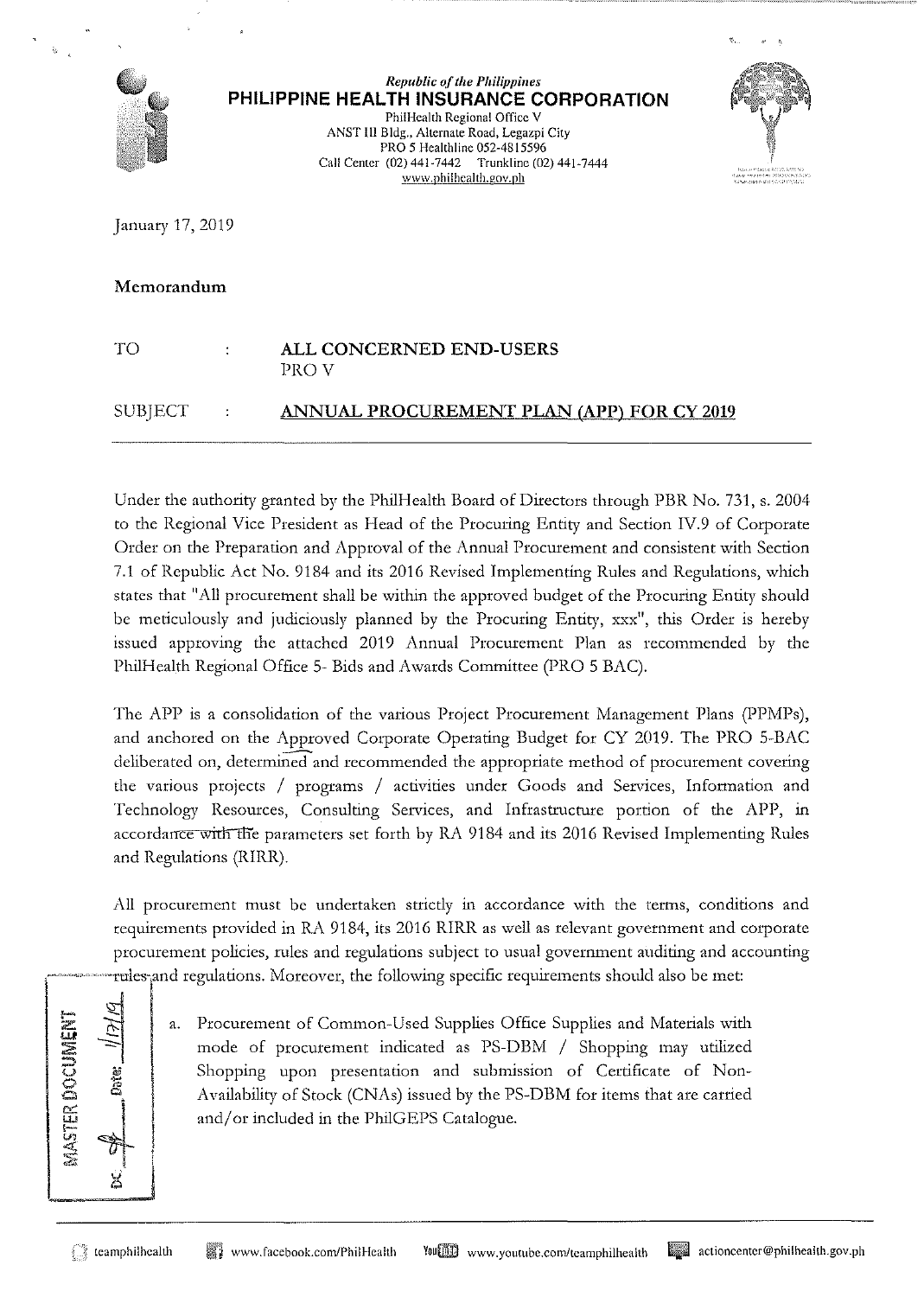

*Republic of the Philippines*  PHILIPPINE HEALTH INSURANCE CORPORATION Phi!Health Regional Office V ANST III Bldg., Alternate Road, Legazpi City PRO 5 Healthline 052-4815596 Call Center (02) 441-7442 Trunkline (02) 441-7444 www.philhealth.gov.ph



- b. For consumables and common office supplies and materials that are not carried by PS-DBM and / or not shown in PhilGEPS catalogue and in consideration that the PS-DBM will not issue CNAs for the purpose,  $a$ screen shot from the PS-DBM and/or PhilGEPS search utility may suffice (search utility will turn red if not available or not carried)
- c. Procurement of goods determined as through "Direct Contracting" must comply with the requisites of Sec. 50 of RA 9184 and its 2016 RIRR as well as that of COA Circular 2012-001. It shall likewise be supported by the appropriate certification from the exclusive dealer or manufacturer, duly authenticated by the Philippine Consultate / Embassy where the Head Office is located, if foreign goods.

Updating of the PPMPs and the consolidated APP shall be undertaken where there is change in projects, programs and activities contained in the 2019 APP following procedures defined in RA 9184, its RIRR and relevant and appropriate internal issuances.

For the information and guidance of all concerned.

*G·)* 

ORLANDO D. IÑIGO, JR. -ORLANDO D. INIGO, JR.<br>Regional Vice President regional VICE President

Date signed: 01 <del>[7]</del> 2019

 $\mathbb{E}$   $\frac{1}{\gamma}$   $\mid$ 2: -=:::: :::;, - <sup>u</sup>*\$*  <sup>0</sup>*8* <sup>0</sup>  $\begin{bmatrix} 1 \\ 2 \end{bmatrix}$ 

Copy Funished:

- GPPB-TSO

- -Resident Auditor, COA
- SBAC, PHIC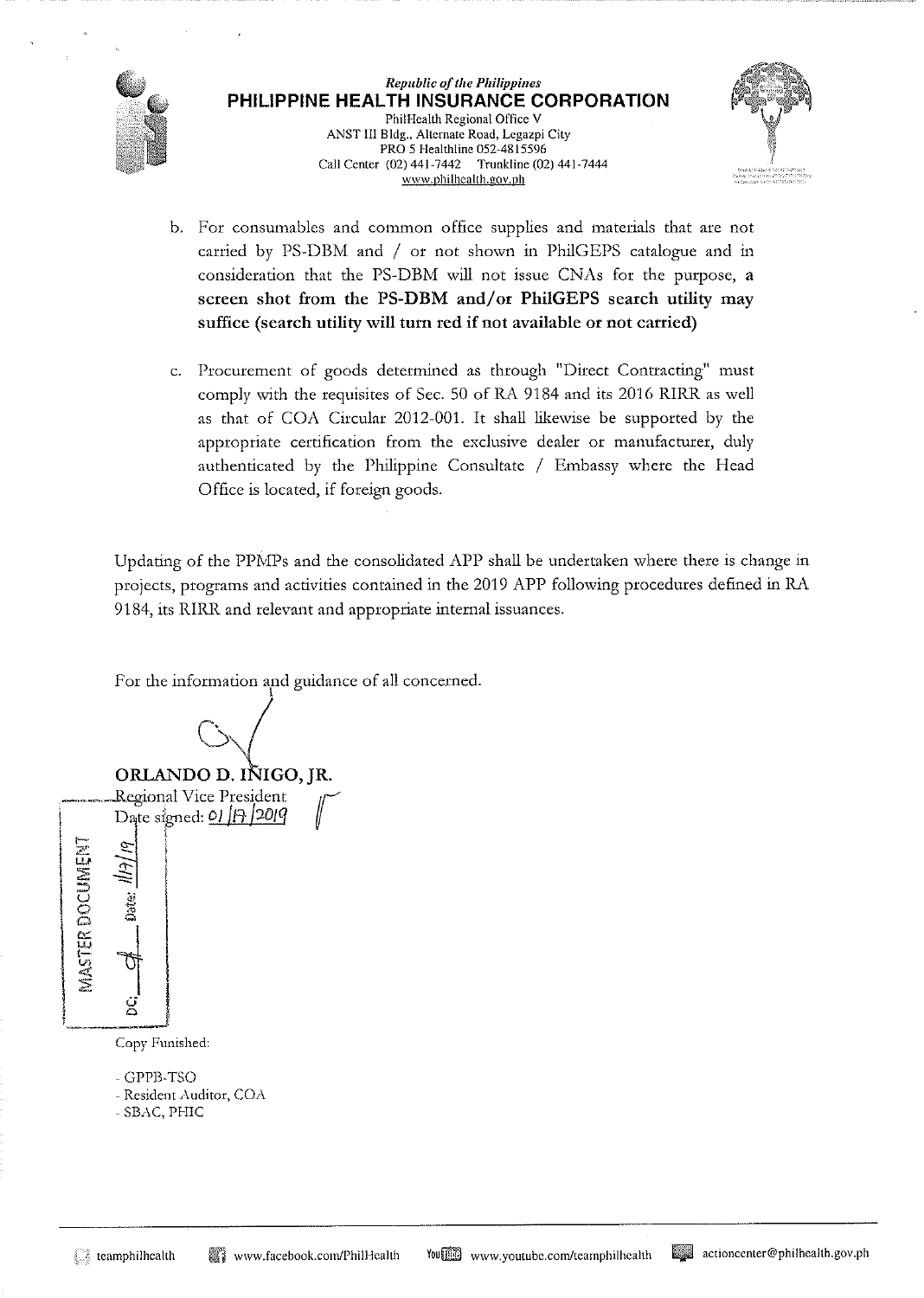

**Republic of the Philippines** PHILIPPINE HEALTH INSURANCE CORPORATION

PhilHealth Regional Office V ANST III Bldg., Alternate Road, Legazpi City PRO 5 Healthline 052-4815596, PRO V BAC - 4815598 local 5329 Call Center (02) 441-7442 Trunkline (02) 441-7444 www.philhealth.gov.ph



#### **ANNUAL PROCUREMENT PLAN FOR CY 2019**

## PHILHEALTH REGIONAL OFFICE 5

| MASTER DOCUMENT | $MH\omega$<br>Date: |
|-----------------|---------------------|
|                 |                     |

#### **GOODS AND SERVICES**

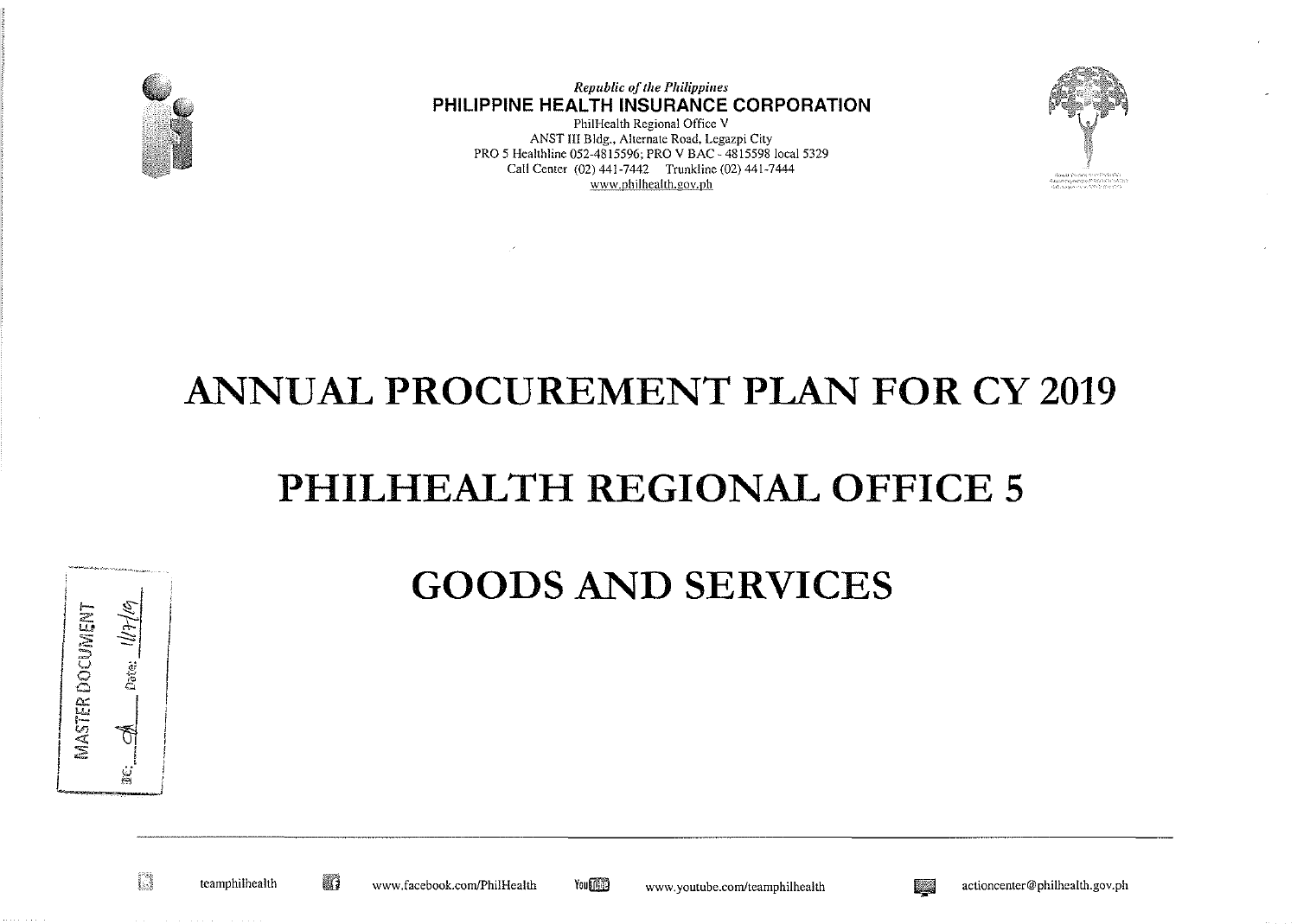|                                                      | MASTER DOCUMENT                                                                                                               |            |                                     |                            |                         |                                                                     |                                                                                                   |       |                             |           |                                                   |         |                |              |                                 |              |         |
|------------------------------------------------------|-------------------------------------------------------------------------------------------------------------------------------|------------|-------------------------------------|----------------------------|-------------------------|---------------------------------------------------------------------|---------------------------------------------------------------------------------------------------|-------|-----------------------------|-----------|---------------------------------------------------|---------|----------------|--------------|---------------------------------|--------------|---------|
|                                                      | $bc$ $d_h$ $a_{ate}$ $11719$                                                                                                  |            |                                     |                            |                         |                                                                     | Republic of the Philippines<br>Philippine Health Insurance Corporation<br>ANNUAL PROCUREMENT PLAN |       |                             |           |                                                   |         |                |              |                                 |              |         |
| <b>BAC Goods and Services</b>                        |                                                                                                                               |            |                                     |                            |                         |                                                                     | Calendar Year 2019                                                                                |       |                             |           |                                                   |         |                |              |                                 |              |         |
| Procurement Program/Project PMO /                    | Mode of<br>End-User Procurement                                                                                               | Conference | Pre-Proc Ads/Post of Pre-Bid<br>ITB | Conference<br><b>Check</b> | Eligibility<br>Sub/Open | SCHEDULE FOR EACH PROCUREMENT ACTIVITY<br>Bidi<br>of Bds Evaluation | Post Qual Notice of                                                                               | Award | <b>Contract</b><br>Signing: | Notice to | Delivery Acceptance<br>Proceed Completion Tumover |         | Fund<br>Source | Total        | <b>Estimated Budget</b><br>MOOE | co           | Remarks |
| Procurement of Office Equipment<br>1st Quarter       |                                                                                                                               |            |                                     |                            |                         |                                                                     |                                                                                                   |       |                             |           |                                                   |         |                |              |                                 |              |         |
| Philhealth Regional Office V                         | Negotiated<br>Procurement PS-<br>DBM/Shopping                                                                                 | <b>MAR</b> | MAR                                 |                            |                         |                                                                     |                                                                                                   |       |                             |           | MAR                                               | APR.    | COB            | 164,250.00   |                                 | 164,250.00   |         |
| 2nd Quarter                                          |                                                                                                                               |            |                                     |                            |                         |                                                                     |                                                                                                   |       |                             |           |                                                   |         |                |              |                                 |              |         |
| Philhealth Regional Office V                         | Negotiated<br>Procurement - Small<br>Value Procurement                                                                        | MAY        | MAY                                 |                            |                         |                                                                     |                                                                                                   |       | MAY                         |           | <b>JUN</b>                                        | JUL     | COB            | 107,490.02   |                                 | 107,490.02   |         |
| 3rd Quarter                                          |                                                                                                                               |            |                                     |                            |                         |                                                                     |                                                                                                   |       |                             |           |                                                   |         |                |              |                                 |              |         |
| Philhealth Regional Office V                         | Public<br>Bidding   Negotiated<br>Procurement - Small<br>Value Procurement                                                    | JUL.       | JUL.                                |                            |                         |                                                                     |                                                                                                   |       | jul                         |           | AUG.                                              | AUG     | COB            | 3,718,846.79 |                                 | 3,718,846.79 |         |
|                                                      |                                                                                                                               |            |                                     |                            |                         |                                                                     |                                                                                                   |       |                             |           |                                                   |         |                | 3,990,586.81 | 0.00                            | 3,990,586.81 |         |
| Procurement of Furniture and Fixtures<br>1st Quarter |                                                                                                                               |            |                                     |                            |                         |                                                                     |                                                                                                   |       |                             |           |                                                   |         |                |              |                                 |              |         |
| Philhealth Regional Office V                         | Negotiated<br>Procurement - PS-<br>DBM/Shopping                                                                               | MAR        | MAR                                 |                            |                         |                                                                     |                                                                                                   |       |                             |           | MAR                                               | APR     | COB            | 75,625.00    |                                 | 75,625.00    |         |
| 2nd Quarter                                          |                                                                                                                               |            |                                     |                            |                         |                                                                     |                                                                                                   |       |                             |           |                                                   |         |                |              |                                 |              |         |
| Philhealth Regional Office V                         | Negotiated<br>Procurement Small<br>Value Procurement                                                                          | MAY        | MAY                                 |                            |                         |                                                                     |                                                                                                   |       | MAY                         |           | <b>JUN</b>                                        | JUL.    | COB            | 632,500.00   |                                 | 632,500.00   |         |
| 3rd Quarter                                          |                                                                                                                               |            |                                     |                            |                         |                                                                     |                                                                                                   |       |                             |           |                                                   |         |                |              |                                 |              |         |
| Philhealth Regional Office V                         | Public<br>Bidding   Negotiated<br>Procurement - Small<br>Value Procurement                                                    | <b>APR</b> | MAY                                 | MAY                        | MAY                     |                                                                     | MAY                                                                                               | MAY   | <b>JUN</b>                  | JUN.      | JUL.                                              | JUL.    | COB            | 1,813,394.00 |                                 | 1,813,394.00 |         |
|                                                      |                                                                                                                               |            |                                     |                            |                         |                                                                     |                                                                                                   |       |                             |           |                                                   |         |                | 2,521,519,00 | 0.00                            | 2,521,519.00 |         |
| Procurement of Regular Office Supplies               |                                                                                                                               |            |                                     |                            |                         |                                                                     |                                                                                                   |       |                             |           |                                                   |         |                |              |                                 |              |         |
| 1st Quarter<br>Philhealth Regional Office V          | Negotiated<br>Procurement - PS-<br>DBM/Shopping [Shoppin<br>Procurement · Small<br>Value<br>Procurement Direct<br>Contracting | MAR        | MAR                                 |                            |                         |                                                                     |                                                                                                   |       |                             |           | MAR                                               | APR     | СОВ            | 2,547,036.68 | 2,547,036.68                    |              |         |
| 2nd Quarter                                          |                                                                                                                               |            |                                     |                            |                         |                                                                     |                                                                                                   |       |                             |           |                                                   |         |                |              |                                 |              |         |
| Philhealth Regional Office V                         | Negotiated<br>Procurement - PS-<br>DBM/Shopping   Direct<br>Contracting                                                       | MAR        | MAR                                 |                            |                         |                                                                     |                                                                                                   |       |                             |           | APR                                               | APR     | COB            | 102.955.35   | 102,955.35                      |              |         |
| <b>3rd Quarter</b>                                   |                                                                                                                               |            |                                     |                            |                         |                                                                     |                                                                                                   |       |                             |           |                                                   |         |                |              |                                 |              |         |
| Philhealth Regional Office V                         | Negotiated<br>Procurement - PS-<br>DBM/Shopping Shoppin<br>Contracting                                                        | <b>SEP</b> | SEP                                 |                            |                         |                                                                     |                                                                                                   |       |                             |           | SEP                                               | $\circ$ | COB            | 1,947 291.69 | 1,947,291.69                    |              |         |
|                                                      |                                                                                                                               |            |                                     |                            |                         |                                                                     |                                                                                                   |       |                             |           |                                                   |         |                | 4,597,283,72 | 4,597,283.72                    | 0.00         |         |
| Procurement of Accountable Forms<br>Ath Quarter      |                                                                                                                               |            |                                     |                            |                         |                                                                     |                                                                                                   |       |                             |           |                                                   |         |                |              |                                 |              |         |
| Philhealth Regional Office V                         | Negotiated<br>Procurement - Agency<br>to Agency                                                                               | <b>NOV</b> | NOV                                 |                            |                         |                                                                     |                                                                                                   |       | <b>NOV</b>                  |           | DEC                                               | DEC     | cos            | 26,450.00    | 26,450.00                       |              |         |

 $\mathbf{A}$ 

 $\epsilon$ 

 $\sim$ 

 $\cdot$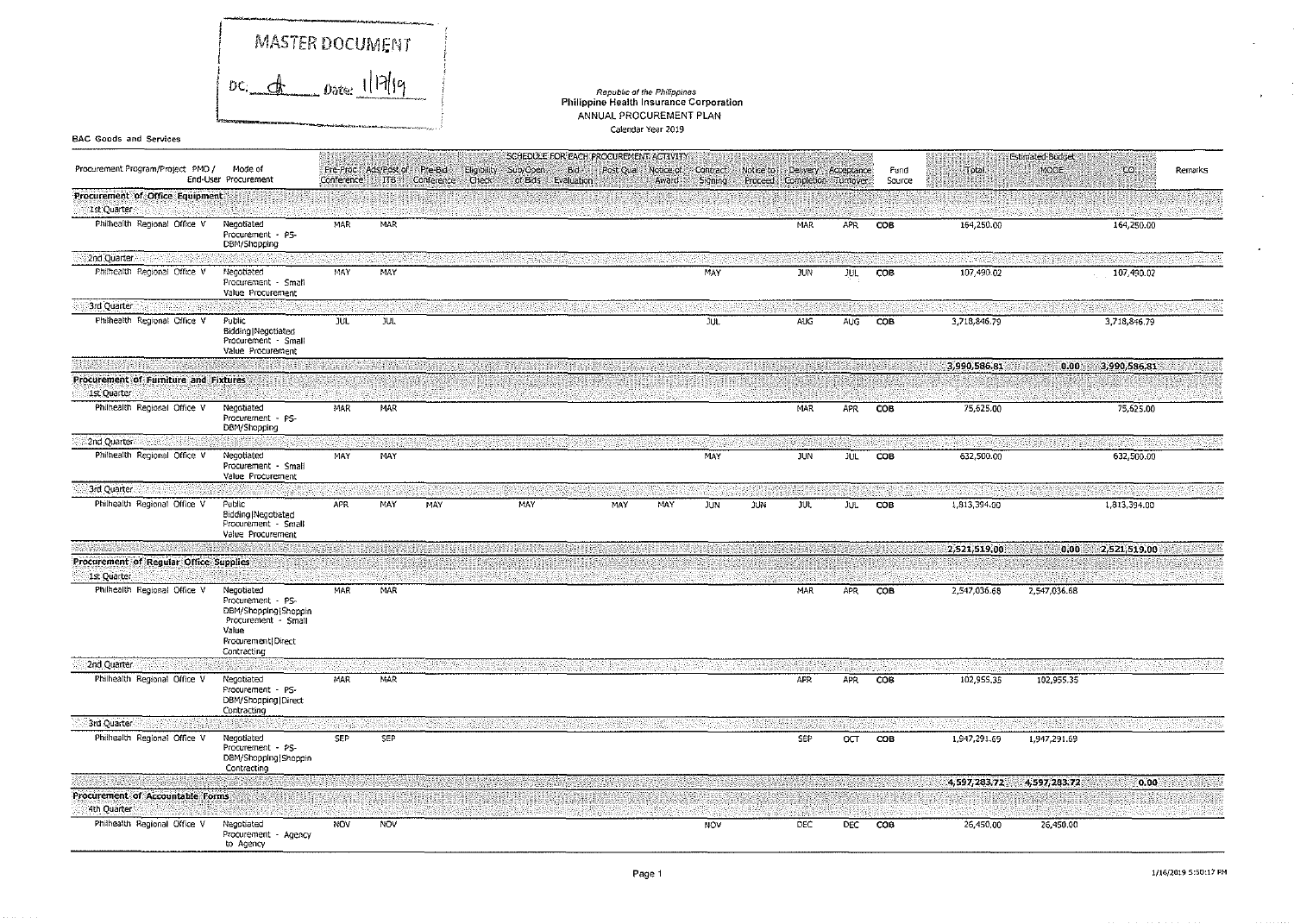|                                                                                    | MASTER DOCUMENT<br>A pate: $   $ {{ d<br>DC:                                                                     |            |                                      |                                                               |                                                                    | Republic of the Philippines                                        |                                    |                                                    |            |                 |              |                                 |        |         |
|------------------------------------------------------------------------------------|------------------------------------------------------------------------------------------------------------------|------------|--------------------------------------|---------------------------------------------------------------|--------------------------------------------------------------------|--------------------------------------------------------------------|------------------------------------|----------------------------------------------------|------------|-----------------|--------------|---------------------------------|--------|---------|
|                                                                                    |                                                                                                                  |            |                                      |                                                               |                                                                    | Philippine Health Insurance Corporation<br>ANNUAL PROCUREMENT PLAN |                                    |                                                    |            |                 |              |                                 |        |         |
|                                                                                    |                                                                                                                  |            |                                      |                                                               |                                                                    | Calendar Year 2019                                                 |                                    |                                                    |            |                 |              |                                 |        |         |
| <b>BAC Goods and Services</b>                                                      |                                                                                                                  |            |                                      |                                                               |                                                                    |                                                                    |                                    |                                                    |            |                 |              |                                 |        |         |
| Procurement Program/Project PMO /                                                  | Mode of<br>End-User Procurement                                                                                  | Conference | Pre-Proc Ads/Post of Pre-Bid<br>ITB. | <b>Eligibility</b><br>Sub/Open<br>Conference Check<br>of Bids | SCHEDULE FOR EACH PROCUREMENT ACTIVITY<br><b>Bid</b><br>Evaluation | Post Qual Notice of<br>Award                                       | Contract -<br>Notice to<br>Signing | Delivery Acceptance<br>Proceed Completion Turnover |            | Fund<br>Source  | Total        | <b>Estimated Budget</b><br>MODE | CO.    | Remarks |
|                                                                                    |                                                                                                                  |            |                                      |                                                               |                                                                    |                                                                    |                                    |                                                    |            |                 | 26,450.00    | 26,450.00                       | 0.00   |         |
| Procurement of Drug and Medicines                                                  |                                                                                                                  |            |                                      |                                                               |                                                                    |                                                                    |                                    |                                                    |            |                 |              |                                 |        |         |
| 1st Quarter                                                                        |                                                                                                                  |            |                                      |                                                               |                                                                    |                                                                    |                                    |                                                    |            |                 |              |                                 |        |         |
| Philhealth Regional Office V                                                       | Negotiated<br>Procurement - Small<br>Value Procurement                                                           | FEB        | FEB                                  |                                                               |                                                                    |                                                                    | MAR                                | MAR                                                | <b>APR</b> | COB             | 24,715.15    | 24,715.15                       |        |         |
| <b>3rd Quarter</b>                                                                 |                                                                                                                  |            |                                      |                                                               |                                                                    |                                                                    |                                    |                                                    |            |                 |              |                                 |        |         |
| Philhealth Regional Office V                                                       | Negotiated<br>Procurement - Small<br>Value Procurement                                                           | AUG        | AUG                                  |                                                               |                                                                    |                                                                    | SEP                                | SEP                                                | CCT        | COB             | 19,098.95    | 19,098.95                       |        |         |
|                                                                                    |                                                                                                                  |            |                                      |                                                               |                                                                    |                                                                    |                                    |                                                    |            |                 | 43,814.10    | 43,814.10                       | 0.00   |         |
| Procurement of Medical, Dental and Laboratory Supplies                             |                                                                                                                  |            |                                      |                                                               |                                                                    |                                                                    |                                    |                                                    |            |                 |              |                                 |        |         |
| 1st Quarter                                                                        |                                                                                                                  |            |                                      |                                                               |                                                                    |                                                                    |                                    |                                                    |            |                 |              |                                 |        |         |
| Philhealth Regional Office V                                                       | Negotiated<br>Procurement - PS-<br>DBM/Shopping Negotiat<br>Procurement - Small<br>Value Procurement             | MAR        | MAR                                  |                                                               |                                                                    |                                                                    |                                    | MAR                                                | <b>APR</b> | cos             | 33, 544, 45  | 33,544.45                       |        |         |
| 3rd Quarter                                                                        |                                                                                                                  |            |                                      |                                                               |                                                                    |                                                                    |                                    |                                                    |            |                 |              |                                 |        |         |
| Philhealth Regional Office V                                                       | Negotiated<br>Procurement - PS-<br>DBM/Shopping Negotiat<br>Procurement - Small<br>Value Procurement             | SEP        | <b>SEP</b>                           |                                                               |                                                                    |                                                                    |                                    | <b>SEP</b>                                         | OCT.       | COB             | 22,476.84    | 22,476.84                       |        |         |
|                                                                                    |                                                                                                                  |            |                                      |                                                               |                                                                    |                                                                    |                                    |                                                    |            |                 | 56,021,29    | 56,021.29                       | 0.00   |         |
| Procurement of Gasoline, Oil and Lubricants                                        |                                                                                                                  |            |                                      |                                                               |                                                                    |                                                                    |                                    |                                                    |            |                 |              |                                 |        |         |
| Philhealth Regional Office V                                                       | Negotiated<br>Procurement - Small<br>Value Procurement                                                           | <b>NOV</b> | NOV                                  |                                                               |                                                                    |                                                                    | <b>NOV</b>                         | <b>DEC</b>                                         | DEC        | COB             | 1,301,220.00 | 1,301,220.00                    |        |         |
|                                                                                    |                                                                                                                  |            |                                      |                                                               |                                                                    |                                                                    |                                    |                                                    |            |                 | 1,301,220.00 | 1,301,220.00                    | 0.00   |         |
| Procurement of Semi-Expendable Machinery and Equipment Expenses<br>1st Quarter     |                                                                                                                  |            |                                      |                                                               |                                                                    |                                                                    |                                    |                                                    |            |                 |              |                                 |        |         |
| Philhealth Regional Office V                                                       | Negotiated<br>Procurement - PS-<br>DBM/Shopping Negotiat<br>Procurement - Small<br>Value<br>Procurement Shopping | MAR        | MAR                                  |                                                               |                                                                    |                                                                    |                                    | MAR                                                | APR        | CO <sub>B</sub> | 57,914,14    | 57,914.14                       |        |         |
| 3rd Quarter                                                                        |                                                                                                                  |            |                                      |                                                               |                                                                    |                                                                    |                                    |                                                    |            |                 |              |                                 |        |         |
| Philhealth Regional Office V                                                       | Negotiated<br>Procurement - Small<br>Value Procurement                                                           | jul.       | JUL.                                 |                                                               |                                                                    |                                                                    | TUL.                               | <b>AUG</b>                                         | AUG.       | COB             | 24,200.00    | 24,200.00                       |        |         |
| Procurement of Semi-Expendable Machinery and Equipment Expenses                    |                                                                                                                  |            |                                      |                                                               |                                                                    |                                                                    |                                    |                                                    |            |                 | 82,114,14    | 82,114.14                       | [0.00] |         |
| 1st Quarter                                                                        |                                                                                                                  |            |                                      |                                                               |                                                                    |                                                                    |                                    |                                                    |            |                 |              |                                 |        |         |
| Philhealth Regional Office V                                                       | Negotiated<br>Procurement - Small<br>Value Procurement                                                           | <b>FEB</b> | FEB                                  |                                                               |                                                                    |                                                                    | MAR                                | MAR                                                | APR        | COB             | 9,987.50     | 9,987.50                        |        |         |
|                                                                                    |                                                                                                                  |            |                                      |                                                               |                                                                    |                                                                    |                                    |                                                    |            |                 | 9.987.50     | 9,987.50                        | 0.00   |         |
| Procurement of Semi-Expendable Furniture, Fixtures and Book Expense<br>3rd Quarter |                                                                                                                  |            |                                      |                                                               |                                                                    |                                                                    |                                    |                                                    |            |                 |              |                                 |        |         |

 $\mathcal{O}(\mathcal{O}(\log n))$ 

 $\omega$ 

 $\mathbf{K}^{\mathrm{c}}$ 

 $\sim$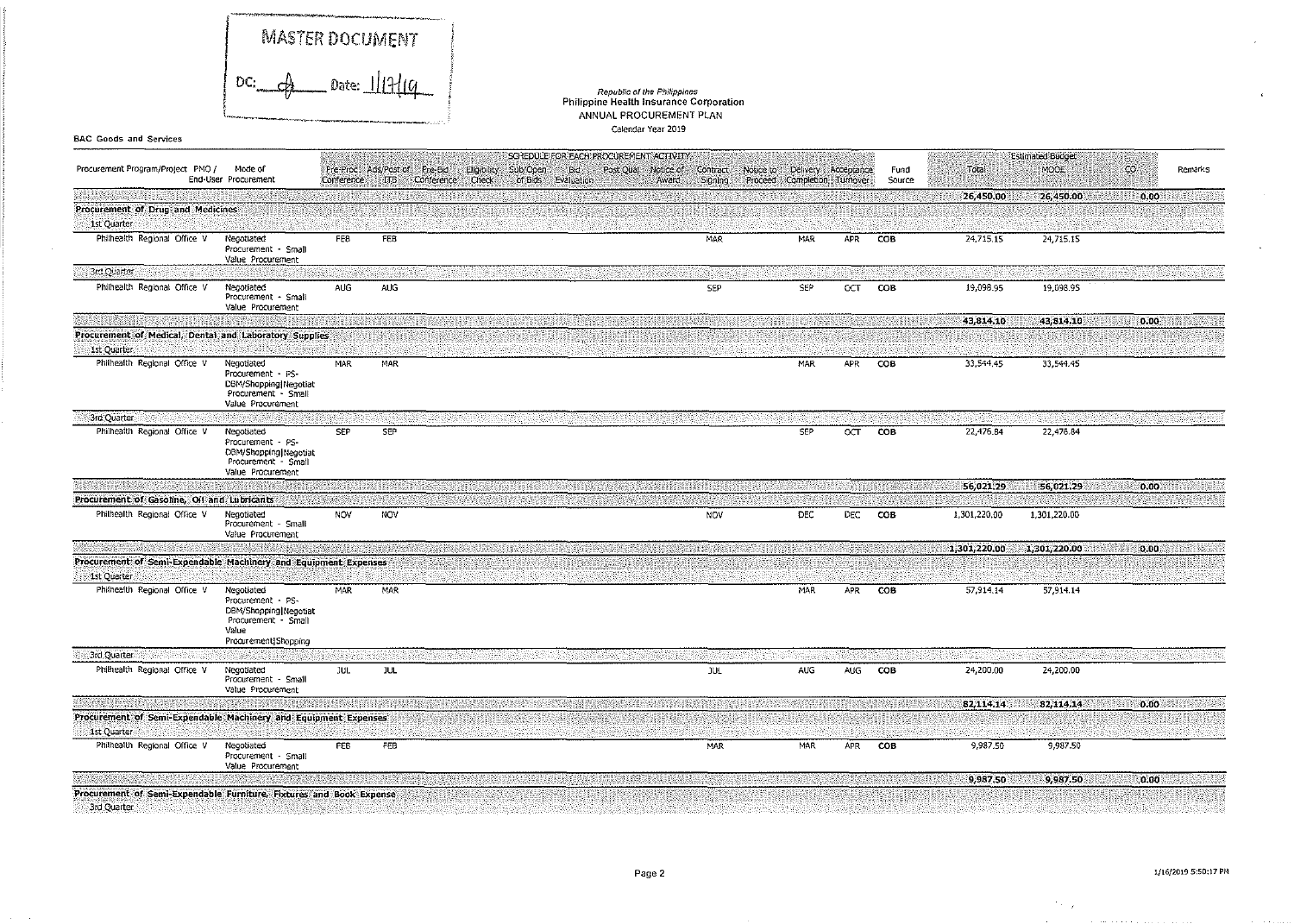|                                                                                    |                                                                                                                                                     |            |                                     | مراجح ومتعقب فالمتناسب |                                            |                                        |                                                                    |                              |                            |                       |                                   |            |                |                              |                              |       |         |
|------------------------------------------------------------------------------------|-----------------------------------------------------------------------------------------------------------------------------------------------------|------------|-------------------------------------|------------------------|--------------------------------------------|----------------------------------------|--------------------------------------------------------------------|------------------------------|----------------------------|-----------------------|-----------------------------------|------------|----------------|------------------------------|------------------------------|-------|---------|
|                                                                                    | MASTER DOCUMENT<br>DC. A Date: 1/17/19                                                                                                              |            |                                     |                        |                                            |                                        |                                                                    |                              |                            |                       |                                   |            |                |                              |                              |       |         |
|                                                                                    |                                                                                                                                                     |            |                                     |                        |                                            |                                        |                                                                    |                              |                            |                       |                                   |            |                |                              |                              |       |         |
|                                                                                    |                                                                                                                                                     |            |                                     |                        |                                            |                                        | Republic of the Philippines                                        |                              |                            |                       |                                   |            |                |                              |                              |       |         |
|                                                                                    |                                                                                                                                                     |            |                                     |                        |                                            |                                        | Philippine Health Insurance Corporation<br>ANNUAL PROCUREMENT PLAN |                              |                            |                       |                                   |            |                |                              |                              |       |         |
| <b>BAC Goods and Services</b>                                                      |                                                                                                                                                     |            |                                     |                        |                                            |                                        |                                                                    | Calendar Year 2019           |                            |                       |                                   |            |                |                              |                              |       |         |
|                                                                                    |                                                                                                                                                     |            |                                     |                        |                                            | SCHEDULE FOR EACH PROCUREMENT ACTIVITY |                                                                    |                              |                            |                       |                                   |            |                |                              | <b>Estimated Budget</b>      |       |         |
| Procurement Program/Project PMO /                                                  | Mode of<br>End-User Procurement                                                                                                                     | Conference | Pre-Proc Ads/Post of Pre-Bid<br>лв. | Conference             | Eligiblity<br>Sub/Open<br>Check<br>of Bids | 'Did<br>Evaluation                     |                                                                    | Post Qual Notice of<br>Award | <b>Contract</b><br>Signing | Notice to<br>Proceed: | Delivery Acceptance<br>Completion | Tumover    | Fund<br>Source | Total                        | MOOE                         | CO.   | Remarks |
| Philhealth Regional Office V                                                       | Negotiated<br>Procurement · Small<br>Value<br>Procurement Public<br>Bidding                                                                         | MAY        | MAY                                 | MAY                    | MAY                                        |                                        | JUN.                                                               | JUN                          | JUN                        | JUL.                  | JUL.                              | AUG.       | COB            | 478 110.54                   | 478,110.54                   |       |         |
|                                                                                    |                                                                                                                                                     |            |                                     |                        |                                            |                                        |                                                                    |                              |                            |                       |                                   |            |                | 478,110.54                   | 478,110.54                   | 0,00  |         |
| Procurement of Semi-Expendable Furniture, Fixtures and Book Expense<br>1st Quarter |                                                                                                                                                     |            |                                     |                        |                                            |                                        |                                                                    |                              |                            |                       |                                   |            |                |                              |                              |       |         |
| Philhealth Regional Office V                                                       | Negotiated<br>Procurement - Agency<br>to Agency Negotiated<br>Procurement - Small<br>Value Procurement                                              | <b>FEB</b> | FEB                                 |                        |                                            |                                        |                                                                    |                              | MAR                        |                       | MAR                               | APR        | <b>COB</b>     | 22,563.64                    | 22,563.64                    |       |         |
|                                                                                    |                                                                                                                                                     |            |                                     |                        |                                            |                                        |                                                                    |                              |                            |                       |                                   |            |                | 22,563.64                    | 22,563.64                    | 0.00  |         |
| <b>Procurement of Water Services</b>                                               |                                                                                                                                                     |            |                                     |                        |                                            |                                        |                                                                    |                              |                            |                       |                                   |            |                |                              |                              |       |         |
| Philhealth Regional Office V                                                       | Direct Contracting                                                                                                                                  | $\circ$    | <b>NOV</b>                          |                        |                                            |                                        |                                                                    | NOV                          | <b>NOV</b>                 | <b>DEC</b>            | DEC.                              | DEC.       | COB            | 308,040.00<br>308,040.00     | 308,040.00<br>308.040.00     | 0.00. |         |
| <b>Procurement of Electricity</b>                                                  |                                                                                                                                                     |            |                                     |                        |                                            |                                        |                                                                    |                              |                            |                       |                                   |            |                |                              |                              |       |         |
| Philhealth Regional Office V                                                       | Direct Contracting                                                                                                                                  | OCT        | <b>NOV</b>                          |                        |                                            |                                        |                                                                    | <b>NOV</b>                   | NOV                        | DEC                   | <b>DEC</b>                        | <b>DEC</b> | COB            | 7,623,925.20                 | 7,623,925.20                 |       |         |
|                                                                                    |                                                                                                                                                     |            |                                     |                        |                                            |                                        |                                                                    |                              |                            |                       |                                   |            |                | 7,623,925.20                 | 7.623,925.20                 | 0.00  |         |
| Procurement of Postage and Delivery Services                                       |                                                                                                                                                     |            |                                     |                        |                                            |                                        |                                                                    |                              |                            |                       |                                   |            |                |                              |                              |       |         |
| Philhealth Regional Office V                                                       | Negotiated<br>Procurement - Agency<br>to Agency                                                                                                     | <b>NOV</b> | NOV                                 |                        |                                            |                                        |                                                                    |                              | <b>NOV</b>                 |                       | <b>DEC</b>                        | <b>DEC</b> | COB            | 4,974,371.80                 | 4,974,371.80                 |       |         |
|                                                                                    |                                                                                                                                                     |            |                                     |                        |                                            |                                        |                                                                    |                              |                            |                       |                                   |            |                | 4,974,371.80                 | 4,974,371.80                 | 0.00  |         |
| Procurement of Janitorial Services                                                 |                                                                                                                                                     |            |                                     |                        |                                            |                                        |                                                                    |                              |                            |                       |                                   |            |                |                              |                              |       |         |
| Philhealth Regional Office V                                                       | Public Bidding                                                                                                                                      | OCT        | OCT                                 | OСТ                    | OCT                                        |                                        | <b>NOV</b>                                                         | NOV                          | <b>NOV</b>                 | DEC.                  | DEC                               | DEC        | COB            | 2,216,635.20<br>2,216,635.20 | 2,216,635.20<br>2,216,635.20 | 0.00  |         |
| Procurement of Security Services                                                   |                                                                                                                                                     |            |                                     |                        |                                            |                                        |                                                                    |                              |                            |                       |                                   |            |                |                              |                              |       |         |
| Philhealth Regional Office V                                                       | Public Bidding                                                                                                                                      | OCT        | OCT                                 | OCT                    | OCT                                        |                                        | <b>NOV</b>                                                         | NOV                          | NOV.                       | <b>DEC</b>            | DEC                               | DEC        | COB            | 5,297,270.40                 | 5,297,270.40                 |       |         |
|                                                                                    |                                                                                                                                                     |            |                                     |                        |                                            |                                        |                                                                    |                              |                            |                       |                                   |            |                | 5,297,270.40                 | 5,297,270.40                 | 0.00  |         |
| Repair and Maintenance of Office Equipment                                         |                                                                                                                                                     |            |                                     |                        |                                            |                                        |                                                                    |                              |                            |                       |                                   |            |                |                              |                              |       |         |
| Philhealth Regional Office V                                                       | Negotiated<br>Procurement - Small<br>Value Procurement                                                                                              | <b>NOV</b> | <b>NOV</b>                          |                        |                                            |                                        |                                                                    |                              | <b>NOV</b>                 |                       | DEC                               | DEC        | COB            | 210,000.00                   | 210,000.00                   |       |         |
|                                                                                    |                                                                                                                                                     |            |                                     |                        |                                            |                                        |                                                                    |                              |                            |                       |                                   |            |                | 210,000.00                   | 210,000.00                   | 0.00  |         |
| Repair and Maintenance of Motor Vehicles                                           |                                                                                                                                                     |            |                                     |                        |                                            |                                        |                                                                    |                              |                            |                       |                                   |            |                |                              |                              |       |         |
| Philhealth Regional Office V                                                       | Necotiated<br>Procurement - Small<br>Value Procurement                                                                                              | <b>NOV</b> | <b>NOV</b>                          |                        |                                            |                                        |                                                                    |                              | NOV                        |                       | DEC                               | DEC .      | COB            | 760,000.00                   | 760,000.00                   |       |         |
|                                                                                    |                                                                                                                                                     |            |                                     |                        |                                            |                                        |                                                                    |                              |                            |                       |                                   |            |                | 760,000,00                   | 760,000.00                   | 0.00  |         |
| Repair and Maintenance of Furniture and Fixtures                                   |                                                                                                                                                     |            |                                     |                        |                                            |                                        |                                                                    |                              |                            |                       |                                   |            |                |                              |                              |       |         |
| Philhealth Regional Office V                                                       | Negotiated<br>Procurement Small<br>Value Procurement                                                                                                | <b>NOV</b> | NOV                                 |                        |                                            |                                        |                                                                    |                              | <b>NOV</b>                 |                       | DEC                               | DEC        | COB            | 65,000.00                    | 65,000.00                    |       |         |
|                                                                                    |                                                                                                                                                     |            |                                     |                        |                                            |                                        |                                                                    |                              |                            |                       |                                   |            |                | 65,000.00                    | 65,000.00                    | 0.00  |         |
| <b>Procurement of Advertising Services</b>                                         |                                                                                                                                                     |            |                                     |                        |                                            |                                        |                                                                    |                              |                            |                       |                                   |            |                |                              |                              |       |         |
| Philhealth Regional Office V                                                       | Scientific, Scholarly or<br>Artistic Work<br>Exclusive Technology<br>and Media<br>Services   Negotiated<br>Procurement - Small<br>Value Procurement | OСТ        | oct                                 |                        |                                            |                                        |                                                                    |                              | OCT                        |                       | <b>NOV</b>                        | <b>NOV</b> | COB            | 500,000.00                   | 500,000.00                   |       |         |
|                                                                                    |                                                                                                                                                     |            |                                     |                        |                                            |                                        |                                                                    |                              |                            |                       |                                   |            |                |                              |                              |       |         |

 $\mathbf{f}$ 

 $\sim$ 

 $\bullet$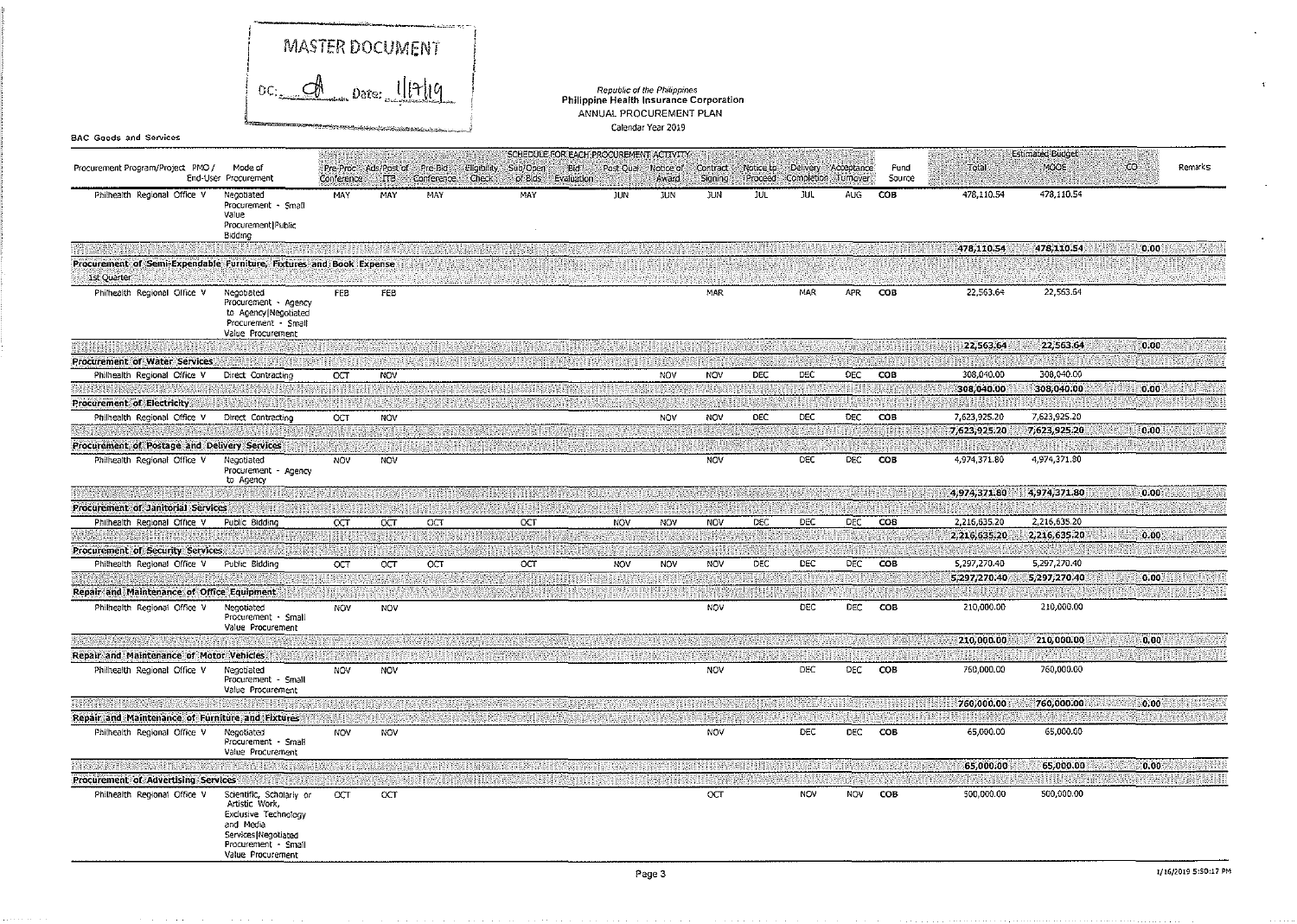|                                                     |                                                                                                                             |                                                                                                                       | <b>MASTER DOCUMENT</b>           |                                                                          |                                                                                                   |            |            |            |                               |                            |        |               |                                 |      |         |
|-----------------------------------------------------|-----------------------------------------------------------------------------------------------------------------------------|-----------------------------------------------------------------------------------------------------------------------|----------------------------------|--------------------------------------------------------------------------|---------------------------------------------------------------------------------------------------|------------|------------|------------|-------------------------------|----------------------------|--------|---------------|---------------------------------|------|---------|
|                                                     | $\overline{DC}$ :                                                                                                           |                                                                                                                       |                                  |                                                                          | Republic of the Philippines<br>Philippine Health Insurance Corporation<br>ANNUAL PROCUREMENT PLAN |            |            |            |                               |                            |        |               |                                 |      |         |
| <b>BAC Goods and Services</b>                       |                                                                                                                             | <b>Management of the constitution of the construction of the construction of the construction of the construction</b> |                                  |                                                                          | Calendar Year 2019                                                                                |            |            |            |                               |                            |        |               |                                 |      |         |
| Procurement Program/Project PMO /                   | Mode of                                                                                                                     |                                                                                                                       | Pre-Proc Ads/Post of Pre-Bid     | SCHEDULE FOR EACH PROCUREMENT ACTIVITY<br>Eligibility Sub/Open<br>: Elid | Post Qual Motice of Contract                                                                      |            |            |            | Notice to Delivery Acceptance |                            | Fund   | Total         | <b>Estimated Budget</b><br>NOOF | CO.  | Remarks |
|                                                     | End-User Procurement                                                                                                        | Conference                                                                                                            | $_{\rm{HE}}$<br>Conference Check | of Bids<br>Evaluation                                                    |                                                                                                   | Award.     | Signing    | Proceed    | Completion Turnover           |                            | Source |               |                                 |      |         |
|                                                     |                                                                                                                             |                                                                                                                       |                                  |                                                                          |                                                                                                   |            |            |            |                               |                            |        | 500,000.00    | 500,000.00                      | 0.00 |         |
| Marketing and Promotional                           |                                                                                                                             |                                                                                                                       |                                  |                                                                          |                                                                                                   |            |            |            |                               |                            |        |               |                                 |      |         |
| Philhealth Regional Office V                        | Negotiated<br>Procurement - Lease<br>of Real Property and<br>Venue Negotiated<br>Procurement - Small<br>Value Procurement   | <b>APR</b>                                                                                                            | APR                              |                                                                          | of the company of                                                                                 |            | MAY        |            | MAY                           | JUN<br>and the second of a | COB    | 3,922,240.00  | 3,922,240.00                    |      |         |
|                                                     |                                                                                                                             |                                                                                                                       |                                  |                                                                          |                                                                                                   |            |            |            |                               |                            |        | 3,922,240.00  | 3,922,240.00                    | 0.00 |         |
| Procurement of Printing and Binding Services        |                                                                                                                             |                                                                                                                       |                                  |                                                                          |                                                                                                   |            |            |            |                               |                            |        |               |                                 |      |         |
| Philhealth Regional Office V                        | Negotiated<br>Procurement - Small<br>Value Procurement                                                                      | JUL.                                                                                                                  | JUL                              |                                                                          |                                                                                                   |            | <b>AUG</b> |            | <b>AUG</b>                    | SEP                        | COB    | 422,000.00    | 422,000.00                      |      |         |
|                                                     |                                                                                                                             |                                                                                                                       |                                  |                                                                          |                                                                                                   |            |            |            |                               |                            |        | 422,000.00    | 422,000.00                      | 0,00 |         |
| Procurement of Transportation and Delivery Services |                                                                                                                             |                                                                                                                       |                                  |                                                                          |                                                                                                   |            |            |            |                               |                            |        |               |                                 |      |         |
| Philhealth Regional Office V                        | Negotiated<br>Procurement - Small<br>Value Procurement                                                                      | <b>NOV</b>                                                                                                            | NOV                              |                                                                          |                                                                                                   |            | NOV        |            | DEC                           | DEC.                       | COB    | 4,800.00      | 4,800.00                        |      |         |
|                                                     |                                                                                                                             |                                                                                                                       |                                  |                                                                          |                                                                                                   |            |            |            |                               |                            |        | 4.800.00      | 4,800.00                        | 0.00 |         |
| <b>Procurement of Rental Services</b>               |                                                                                                                             |                                                                                                                       |                                  |                                                                          |                                                                                                   |            |            |            |                               |                            |        |               |                                 |      |         |
| Philhealth Regional Office V                        | Negotiated<br>Procurement - Lease<br>of Real Property and<br>Venue                                                          | SEP                                                                                                                   | OСТ                              |                                                                          |                                                                                                   | OCT        | ост        | <b>NOV</b> | NOV                           | NOV                        | COB    | 20,800,285.19 | 20,800,285.19                   |      |         |
|                                                     |                                                                                                                             |                                                                                                                       |                                  |                                                                          |                                                                                                   |            |            |            |                               |                            |        | 20,800,285,19 | 20,800,285.19                   | 0.00 |         |
| <b>Procurement of Subscription Services</b>         |                                                                                                                             |                                                                                                                       |                                  |                                                                          |                                                                                                   |            |            |            |                               |                            |        |               |                                 |      |         |
| Philhealth Regional Office V                        | Negotiated<br>Procurement - Small<br>Value<br>Procurement Negotiate<br>Procurement - Lease<br>of Real Property and<br>Venue | JUL.                                                                                                                  | JUL.                             |                                                                          |                                                                                                   |            | <b>AUG</b> |            | AUG                           | SEP                        | COB    | 70,200.00     | 70,200.00                       |      |         |
|                                                     |                                                                                                                             |                                                                                                                       |                                  |                                                                          |                                                                                                   |            |            |            |                               |                            |        | 70,200.00     | 70,200.00                       | 0.00 |         |
| <b>Other Corporate Activities</b>                   |                                                                                                                             |                                                                                                                       |                                  |                                                                          |                                                                                                   |            |            |            |                               |                            |        |               |                                 |      |         |
| Philhealth Regional Office V                        | Negotiated<br>Procurement · Small<br>Value                                                                                  | FEB                                                                                                                   | <b>FEB</b>                       |                                                                          |                                                                                                   | FEB        | MAR        | MAR        | MAR                           | APR.                       | COB    | 270,000.00    | 270,000.00                      |      |         |
|                                                     | Procurement Negotiate<br>Procurement - Lease<br>of Real Property and<br>Venue                                               |                                                                                                                       |                                  |                                                                          |                                                                                                   |            |            |            |                               |                            |        |               |                                 |      |         |
|                                                     |                                                                                                                             |                                                                                                                       |                                  |                                                                          |                                                                                                   |            |            |            |                               |                            |        | 270,000.00    | 270,000,00                      | 0.00 |         |
| <b>Registration of Motor Vehicle</b>                |                                                                                                                             |                                                                                                                       |                                  |                                                                          |                                                                                                   |            |            |            |                               |                            |        |               |                                 |      |         |
| Philhealth Regional Office V                        | Negotiated<br>Procurement - Agency<br>to Agency                                                                             | <b>NOV</b>                                                                                                            | <b>NOV</b>                       |                                                                          |                                                                                                   |            | NOV        |            | DEC                           | DEC                        | COB    | 48,150.00     | 48,150.00                       |      |         |
|                                                     |                                                                                                                             |                                                                                                                       |                                  |                                                                          |                                                                                                   |            |            |            |                               |                            |        | 48,150.00     | 48,150.00                       | 0.00 |         |
| Corporate Forum                                     |                                                                                                                             |                                                                                                                       |                                  |                                                                          |                                                                                                   |            |            |            |                               |                            |        |               |                                 |      |         |
| Philhealth Regional Office V                        | Negotiated<br>Procurement - Lease<br>of Real Property and<br>Venue                                                          | JAN.                                                                                                                  | <b>JAN</b>                       |                                                                          |                                                                                                   | <b>JAN</b> | JAN        | FEB        | FEB                           | MAR COB                    |        | 894,998.99    | 894,998.99                      |      |         |
|                                                     |                                                                                                                             |                                                                                                                       |                                  |                                                                          |                                                                                                   |            |            |            |                               |                            |        | 894,998.99    | 894,998.99                      | 0.00 |         |
| <b>Medical Expenses</b>                             |                                                                                                                             |                                                                                                                       |                                  |                                                                          |                                                                                                   |            |            |            |                               |                            |        |               |                                 |      |         |

 $\sim$ 

 $\mathbf{v}$ 

 $\langle \sigma \rangle$ 

 $\sim$ 

 $\ddot{\phantom{a}}$ 

 $\sim$   $\sim$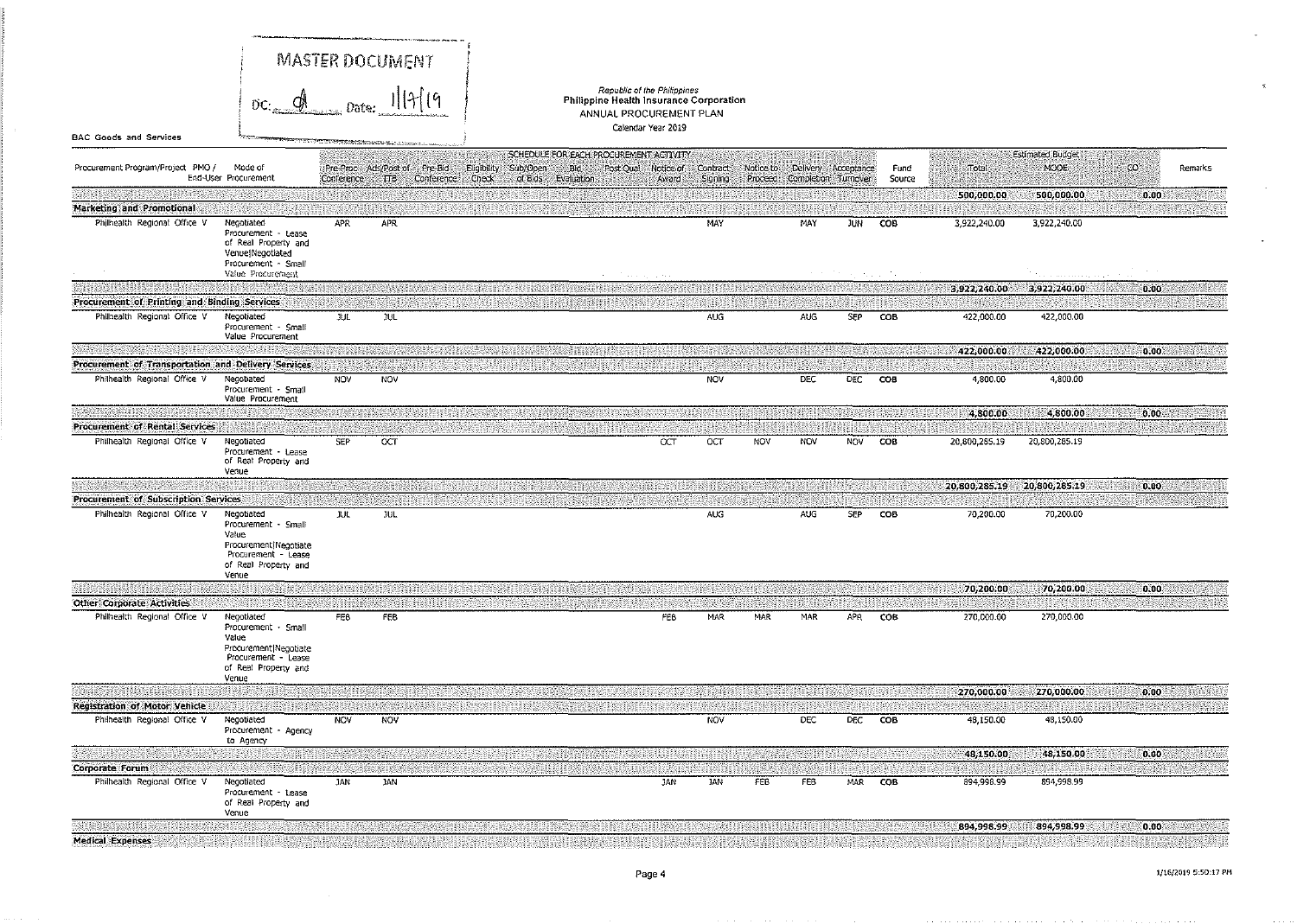|                                   |                                                                                                                                                                                                                                                                   |                                    | $\mu$ weight in the computation of the computation of the computation of the computation of the computation of the computation of the computation of the computation of the computation of the computation of the computation |                      |                                                                                                                                                |         |                                |     |                |               |                                 |              |         |
|-----------------------------------|-------------------------------------------------------------------------------------------------------------------------------------------------------------------------------------------------------------------------------------------------------------------|------------------------------------|-------------------------------------------------------------------------------------------------------------------------------------------------------------------------------------------------------------------------------|----------------------|------------------------------------------------------------------------------------------------------------------------------------------------|---------|--------------------------------|-----|----------------|---------------|---------------------------------|--------------|---------|
| BAC Goods and Services            | DC:                                                                                                                                                                                                                                                               | Date:                              | <b>MASTER DOCUMENT</b>                                                                                                                                                                                                        |                      | Republic of the Philippines<br>Philippine Health Insurance Corporation<br>ANNUAL PROCUREMENT PLAN<br>Calendar Year 2019                        |         |                                |     |                |               |                                 |              |         |
| Procurement Program/Project PMO / | and the company of the company of the company of the company of the company of the company of the company of the company of the company of the company of the company of the company of the company of the company of the comp<br>Mode of<br>End-User Procurement | Pre-Proc Ads/Post of<br>Conference | Pre-Bid<br>Conference Check<br>ா8                                                                                                                                                                                             | Eligibility Sub/Open | SCHEDULE FOR EACH PROCUREMENT ACTIVITY<br>Bid Post Qual Notice of Contract Notice to Delivery Acceptance<br>of Blds Evaluation<br><b>Award</b> | Signing | Completion Turnover<br>Proceed |     | Fund<br>Source | Total         | <b>Estimated Budget</b><br>MOOE | CO.          | Remarks |
| Philhealth Regional Office V      | Negotiated<br>Procurement Small<br>Value Procurement                                                                                                                                                                                                              | NOV                                | <b>NOV</b>                                                                                                                                                                                                                    |                      |                                                                                                                                                | NOV     | DEC                            | DEC | COB            | 540,000.00    | 540,000.00                      |              |         |
|                                   |                                                                                                                                                                                                                                                                   |                                    |                                                                                                                                                                                                                               |                      |                                                                                                                                                |         |                                |     |                | 540.000.00    | 540,000.00                      | 10.00        |         |
| Note: System generated report.    |                                                                                                                                                                                                                                                                   |                                    |                                                                                                                                                                                                                               |                      |                                                                                                                                                |         |                                |     | Total          | 62,057.587.52 | 55, 545, 481, 71                | 6,512,105.81 |         |

 $\omega$ 

 $\langle \sigma \rangle$ 

 $\sim 10^{-1}$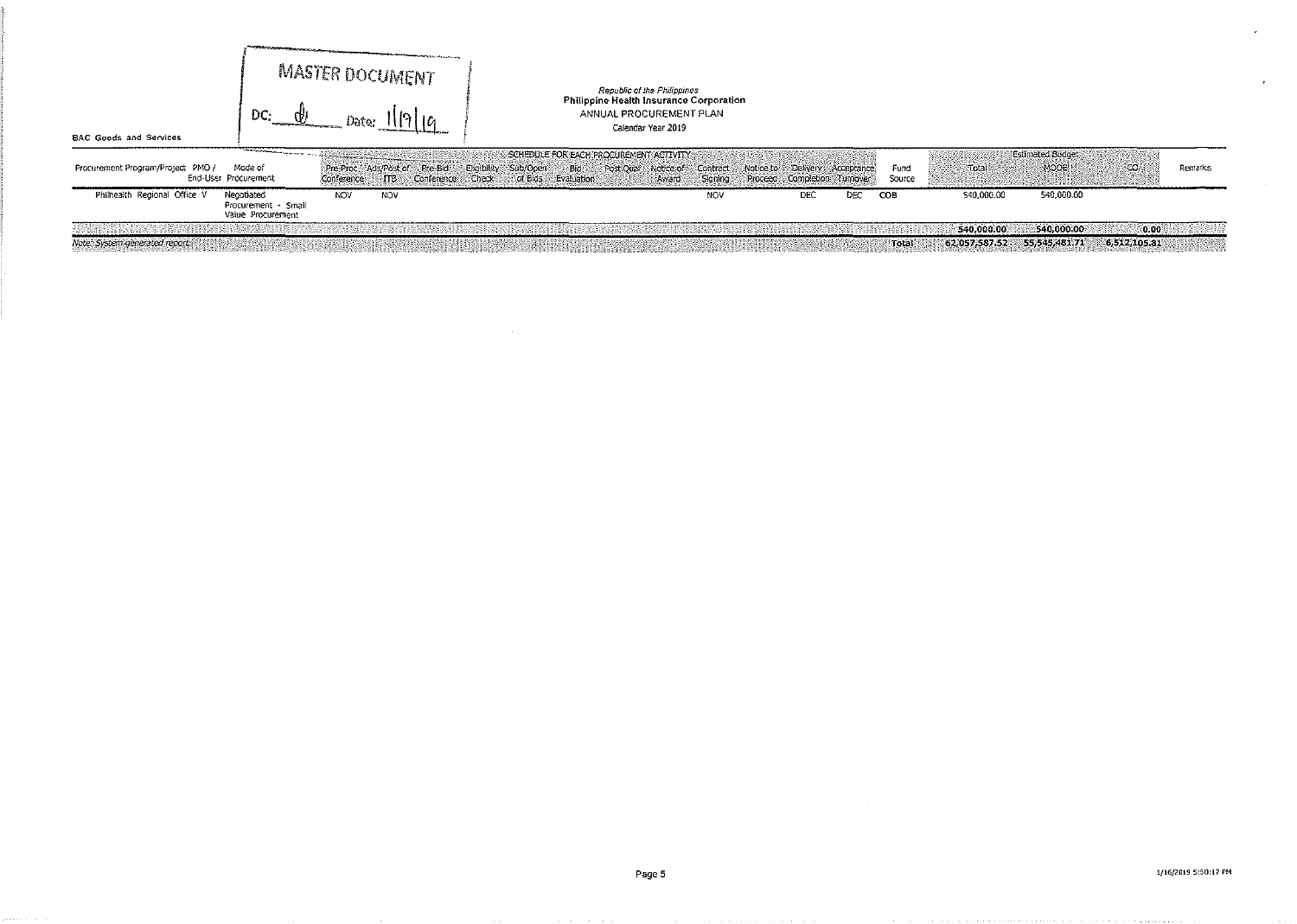

*Republic of the Philippines*  **PHILIPPINE HEALTH INSURANCE CORPORATION**  Phi!Hcalth Regional Office V ANST III Bldg., Alternate Road, Legazpi City PRO 5 Healthline 052-4815596; PRO V BAC - 4815598 local 5329 Call Center (02) 441-7442 Trunkline (02) 441-7444 www.philhealth.gov.ph



#### **ANNUAL PROCUREMENT PLAN FOR CY 2019**

#### **PHILHEALTH REGIONAL OFFICE 5**

## **INFORMATION & TECHNOLOGY RESOURCES**

D

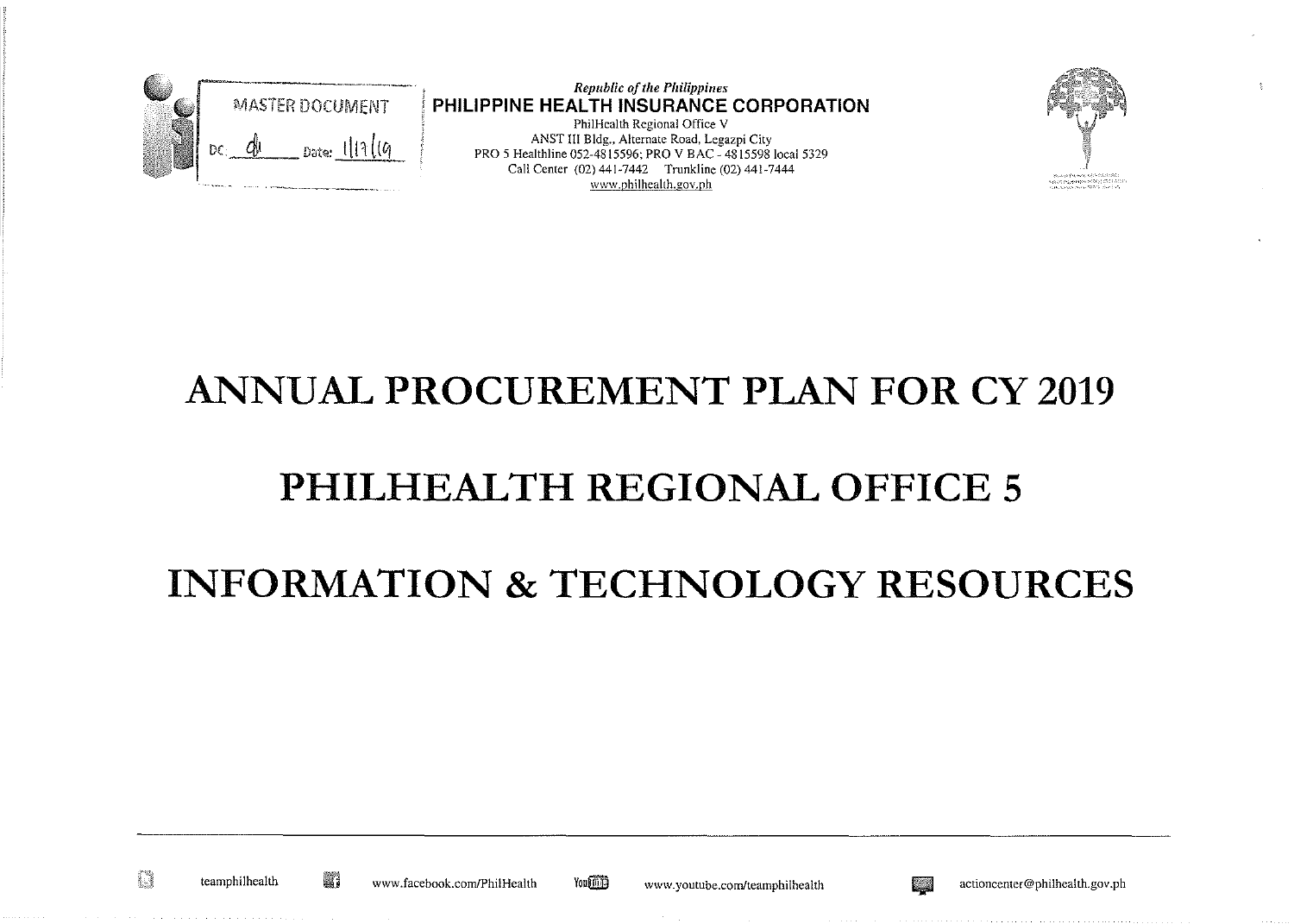|                                                                                |                                                                                                                                        |            | MASTER DOCUMENT                                |                                         |                                |                    |                                                                    |                                                   |            |            |                                                                      |            |                |                            |                            |                      |         |
|--------------------------------------------------------------------------------|----------------------------------------------------------------------------------------------------------------------------------------|------------|------------------------------------------------|-----------------------------------------|--------------------------------|--------------------|--------------------------------------------------------------------|---------------------------------------------------|------------|------------|----------------------------------------------------------------------|------------|----------------|----------------------------|----------------------------|----------------------|---------|
|                                                                                | $oc_{1}$ de                                                                                                                            |            |                                                | $_{\text{Date: } 1$ [19] $_{\text{10}}$ |                                |                    | Philippine Health Insurance Corporation<br>ANNUAL PROCUREMENT PLAN | Republic of the Philippines<br>Calendar Year 2019 |            |            |                                                                      |            |                |                            |                            |                      |         |
| BAC information and Technology Resoources                                      |                                                                                                                                        |            |                                                |                                         |                                |                    | SCHEDULE FOR EACH PROCUREMENT ACTIVITY                             |                                                   |            |            |                                                                      |            |                |                            | <b>Estimated Budget</b>    |                      |         |
| Procurement Program/Project PMO /                                              | Mode of<br>End-User Procurement                                                                                                        |            | Pre-Proc Ads/Post of Pre-Bid<br>Conference LTB | Conference Check                        | <b>Eligibility</b><br>Sub/Open | of Bids Evaluation | Bid.                                                               | Post Qual Notice of<br>Award                      | Signing    |            | Contract Notice to Delivery Acceptance<br>Proceed Completion Tumover |            | Fund<br>Source | Total                      | MOOE                       | co.                  | Remarks |
| Procurement of IT Equipment and Software<br>2nd Quarter                        |                                                                                                                                        |            |                                                |                                         |                                |                    |                                                                    |                                                   |            |            |                                                                      |            |                |                            |                            |                      |         |
| Philhealth Regional Office V                                                   | Public<br>Bidding   Negotiated<br>Procurement - Small<br>Value Procurement                                                             | <b>APR</b> | APR                                            | MAY                                     |                                | MAY                | <b>MAY</b>                                                         | MAY                                               | MAY        | <b>JUN</b> | <b>JUN</b>                                                           | JUL.       | <b>COB</b>     | 3,666,073.36               |                            | 3,666,073.36         |         |
| 3rd Quarter<br>Philhealth Regional Office V                                    | Public<br>Bidding (Negotiated<br>Procurement - Small<br>Value Procurement                                                              | JUL.       | JUL.                                           | <b>JUL</b>                              |                                | JUL.               | <b>JUL</b>                                                         | <b>JUL</b>                                        | AJG        | AUG        | AUG                                                                  | SEP        | COB            | 571.051.47                 |                            | 571,051.47           |         |
| Procurement of IT Supplies<br>1st Quarter                                      |                                                                                                                                        |            |                                                |                                         |                                |                    |                                                                    |                                                   |            |            |                                                                      |            |                | 4,237,124.83               | 0.00                       | 4,237.124.83         |         |
| Philhealth Regional Office V                                                   | Shopping   Negotiated<br>Procurement - Small<br>Value<br>Procurement Negotiate<br>Procurement - PS-<br>DBM/Shopping (Public<br>Bidding | MAR        | MAR                                            |                                         |                                |                    |                                                                    |                                                   |            |            | <b>MAR</b>                                                           | <b>APR</b> | COB            | 2,325,086.49               | 2,325,086.49               |                      |         |
| 2nd Quarter                                                                    |                                                                                                                                        |            |                                                |                                         |                                |                    |                                                                    |                                                   |            |            |                                                                      |            |                |                            |                            |                      |         |
| Philhealth Regional Office V                                                   | Negotiated<br>Procurement - Small<br>Value Procurement                                                                                 | MAR        | MAR                                            |                                         |                                |                    |                                                                    |                                                   | <b>APR</b> |            | <b>APR</b>                                                           | MAY        | COB            | 107.100.00                 | 107,100.00                 |                      |         |
| 3rd Quarter<br>Philhealth Regional Office V                                    | Public<br>Bidding   Shopping   Negot<br>Procurement - Small<br>Value<br>Procurement Negotiate<br>Procurement - PS-<br>DBM/Shopping     | JUL.       | <b>JUL</b>                                     | JUL                                     |                                | <b>JUL</b>         | <b>JUL</b>                                                         | <b>JUL</b>                                        | <b>AUG</b> | <b>AUG</b> | <b>AUG</b>                                                           | SEP        | COB            | 1,813,092.64               | 1,813,092.64               |                      |         |
|                                                                                |                                                                                                                                        |            |                                                |                                         |                                |                    |                                                                    |                                                   |            |            |                                                                      |            |                | 4,245,279.13               | 4.245,279.13               | 0.00                 |         |
| Procurement of Semi-Expendable Machinery and Equipment Expenses<br>1st Quarter |                                                                                                                                        |            |                                                |                                         |                                |                    |                                                                    |                                                   |            |            |                                                                      |            |                |                            |                            |                      |         |
| Philhealth Regional Office V                                                   | Negotiated<br>Procurement - Small<br>Value Procurement                                                                                 | FEB        | <b>FEB</b>                                     |                                         |                                |                    |                                                                    |                                                   | MAR        |            | MAR                                                                  | APR        | COB            | 600.00                     | 600.00                     |                      |         |
|                                                                                |                                                                                                                                        |            |                                                |                                         |                                |                    |                                                                    |                                                   |            |            |                                                                      |            |                | 600.00                     | 600.00                     | 0.00                 |         |
| Procurement of Internet Services<br>Philhealth Regional Office V               | Negotiated<br>Procurement - Small                                                                                                      | <b>JUL</b> | JUL.                                           |                                         |                                |                    |                                                                    |                                                   | AUG        |            | <b>AUG</b>                                                           | <b>SEP</b> | COB            | 1,237,600.00               | 1,237,600.00               |                      |         |
|                                                                                | Value Procurement                                                                                                                      |            |                                                |                                         |                                |                    |                                                                    |                                                   |            |            |                                                                      |            |                | 1,237,600.00               | 1,237,600.00               | 0.00                 |         |
| Repair and Maintenance of IT Equipment and Software                            |                                                                                                                                        |            |                                                |                                         |                                |                    |                                                                    |                                                   |            |            |                                                                      |            |                |                            |                            |                      |         |
| Philhealth Regional Office V                                                   | Negotiated<br>Procurement - Small<br>Value Procurement                                                                                 | <b>NOV</b> | <b>NOV</b>                                     |                                         |                                |                    |                                                                    |                                                   | <b>NOV</b> |            | <b>DEC</b>                                                           | <b>DEC</b> | COB            | 140,000.00                 | 140,000.00                 |                      |         |
| Note: System generated report:                                                 |                                                                                                                                        |            |                                                |                                         |                                |                    |                                                                    |                                                   |            |            |                                                                      |            | Total          | 140,000.00<br>9,860,603.96 | 140,000.00<br>5,623,479.13 | 0.00<br>4,237,124.83 |         |

 $\langle \cdot \rangle$ 

 $\sim$ 

 $\mathbf{p}$  .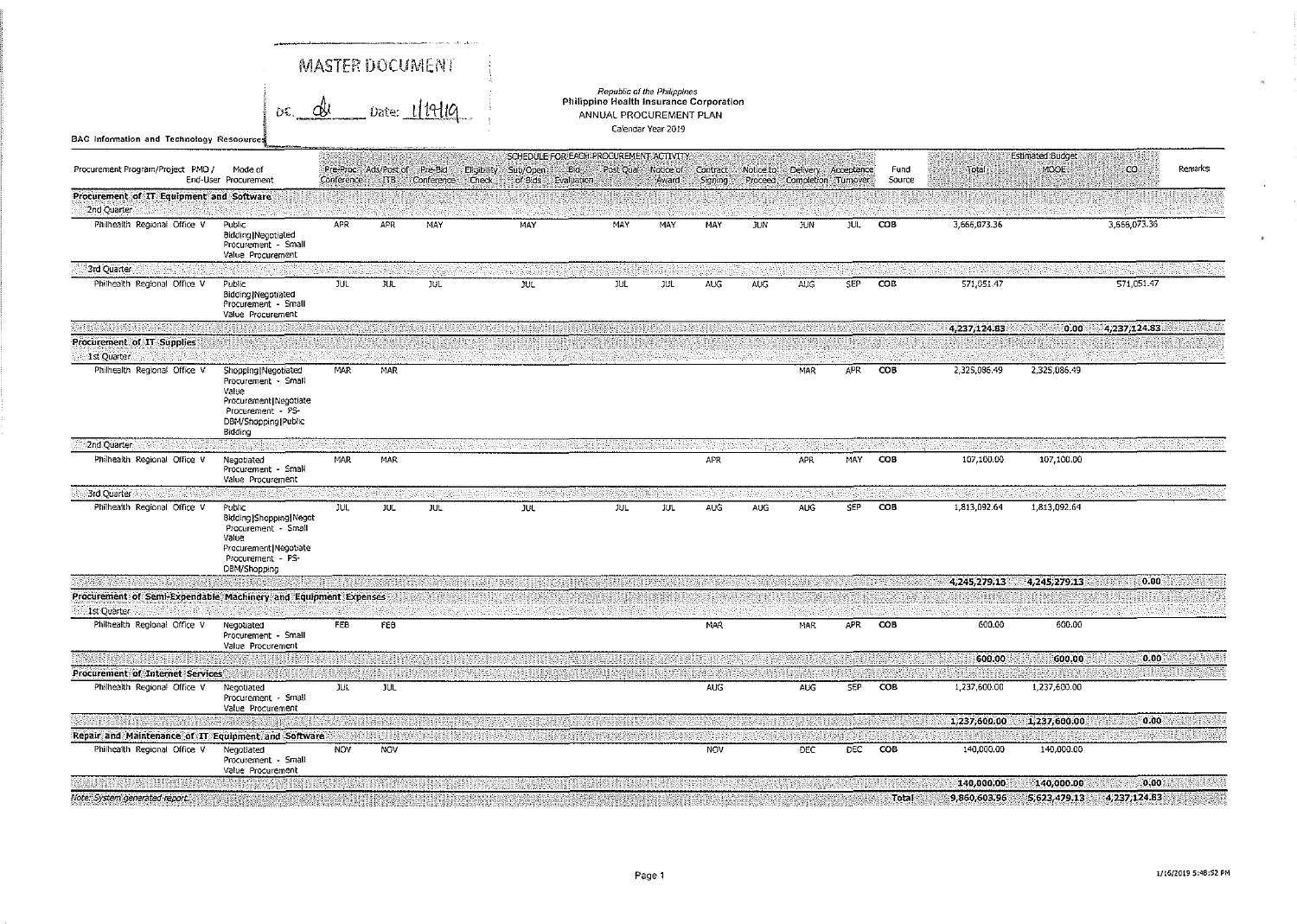

PhilHealth Regional Office V ANST III Bldg., Alternate Road, Legazpi City PRO 5 Healthline 052-4815596; PRO V BAC - 4815598 local 5329 Call Center (02} 441-7442 Trunkline (02} 441-7444 www.philhealth.gov.ph



#### ANNUAL PROCUREMENT PLAN FOR CY 2019

# PHILHEALTH REGIONAL OFFICE 5

#### INFRASTRUCTURE